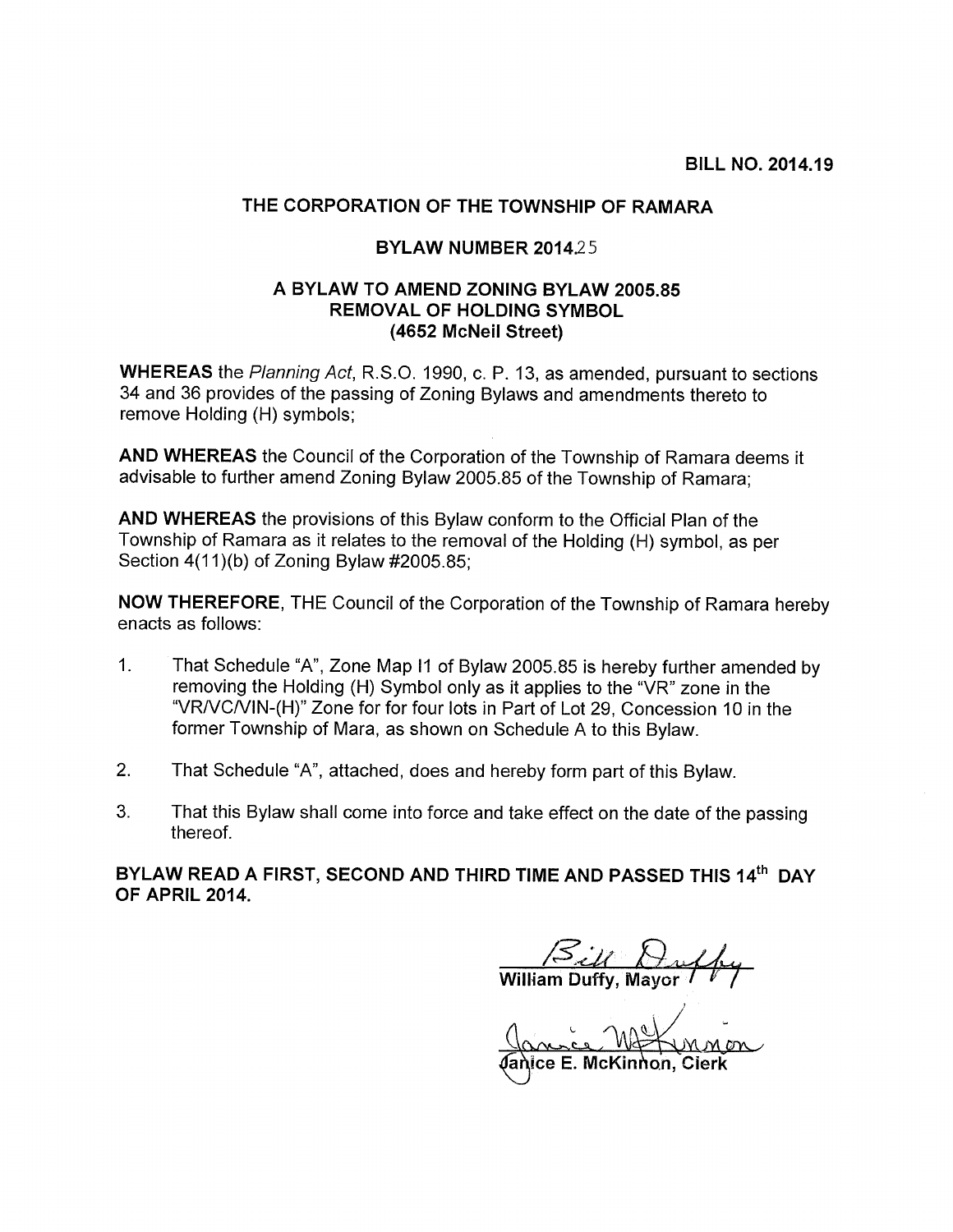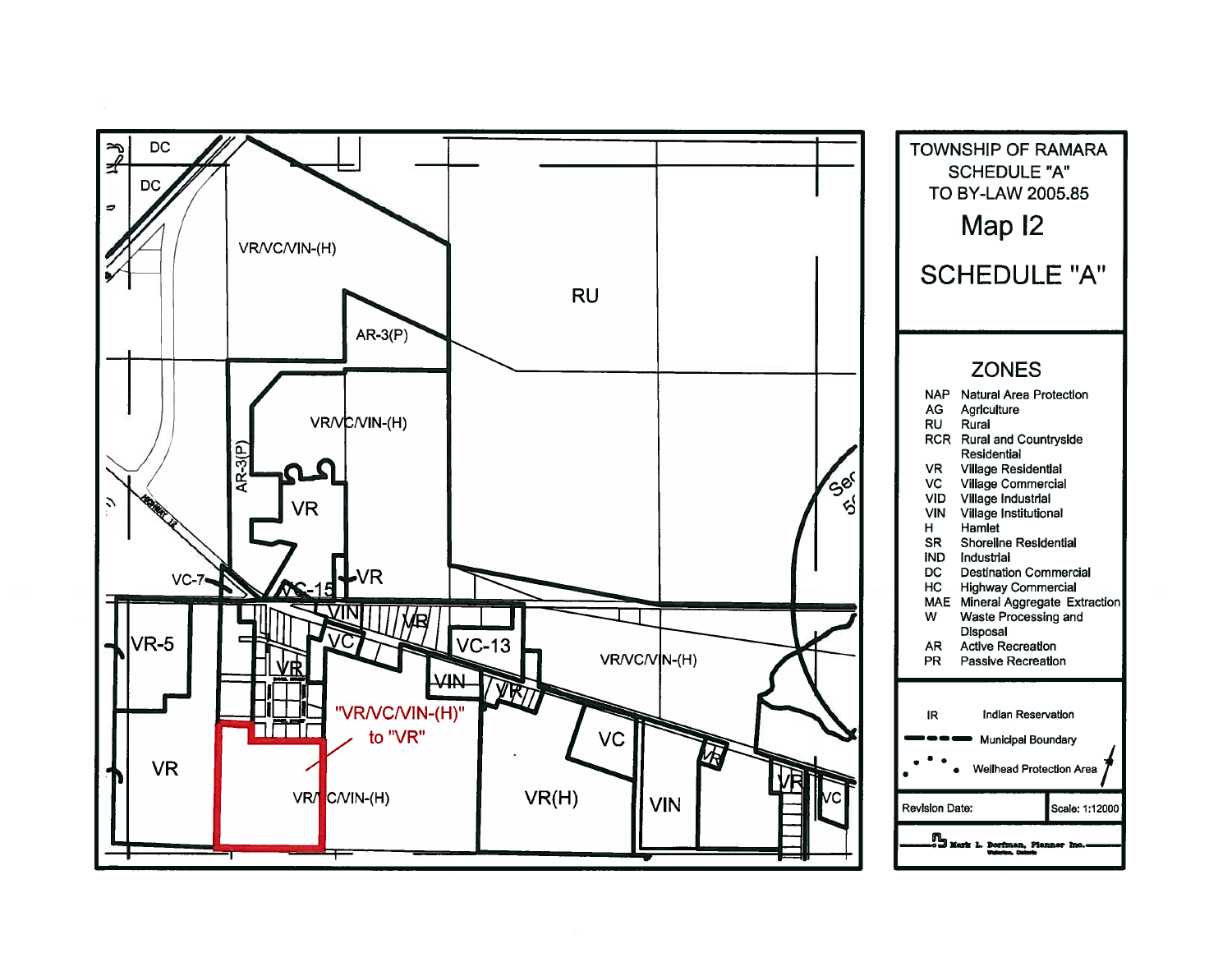

Ref. Pen/RF25890.0mg, 24X30, 15/12/2015 12/15 PM.<br>S. ANCH wrpond D (24.00 r 36.00 inches), 11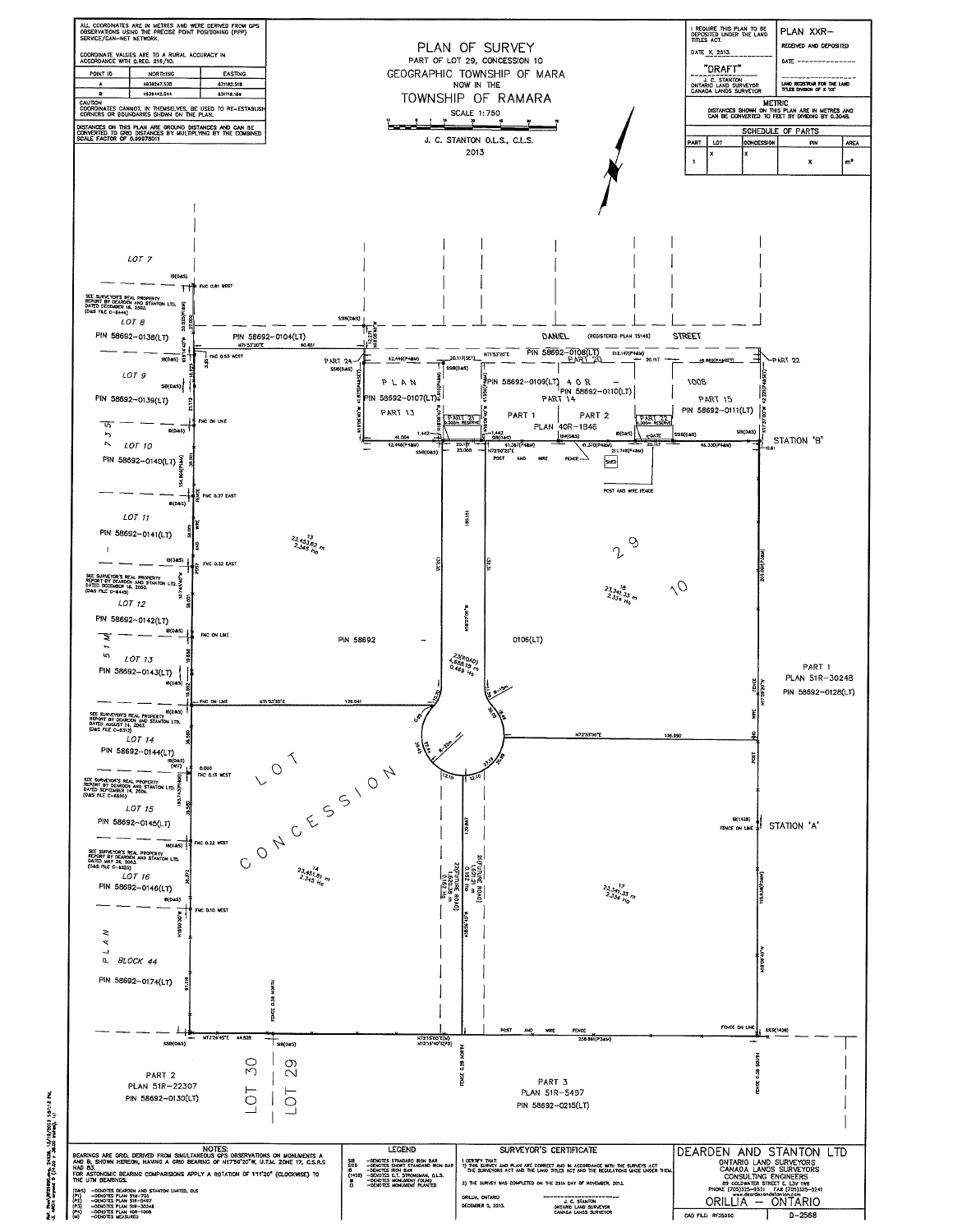

# THE CORPORATION OF THE TOWNSHIP OF RAMARA

Proud History - Progressive Future

#### CONSENT FILES B-3114, B-4!14 AND B-5114 COMMITTEE OF ADJUSTMENT NOTICE OF DECISION

Statutory Authority: Section 53 of the Planning Act, 1990 as amended

PROPERTY: Part of Lot 29, Concession 10 (Mara) — known municipally as 4652 McNeil Street

Three applications have been made by Anthony Stong, owner for the creation of three residential parcels and one retained parcel. The four newly created lots, subject to the approved consent applications will have frontage on a newly created road, constructed to Township specifications and subject to a Road Agreement with the municipality. The road will be conveyed to the Township of Ramara and opened as a municipal road by bylaw as determined by the Township of Ramara and subject to the satisfaction of municipal engineering requirements.

Lot <sup>1</sup> will have a frontage on the newly created road of 132.35 m and will be comprised of 2.345 ha. Lot 2 will have a frontage on the newly created road of 132.31 m and will be comprised of 2.334 ha. Lot 3 will have a frontage on the newly created road of 27.19 m and will be comprised of 2.334 ha. The retained parcel subject to the three consent requests will have a frontage on the newly created road of 52.44 m and will be comprised of 2.345 ha. Upon approval of the consent applications, the four lots will be used for residential purposes.

### RESOLUTION CA-08-2014

MOVED BY: Richard Whitty SECONDED BY: Randy Warren THAT, having regard to the considerations set out in Section 51(24), of the PLANNING ACT, R.S.O. 1990, as amended, Consent Application 8-3/14, 8-4/14 and B-5/14, submitted by Anthony Stong, owner BE APPROVED subject to the following conditions:

- 1) Satisfying the requirements of the Township of Ramara, financial and otherwise, including payment of any outstanding taxes and a cash-in-lieu of parkland fee of \$1000.00 per lot.
- 2) Provision of a registerable legal description on the parcel to be severed, together with three (3) copies of the applicable reference plan.
- 3) That the owner enter into a road agreement with the Township of Ramara regarding the building and assuming of the internal roadway, prior to the completion of the consent process.
- 4) That the owner apply for and obtain a Zoning Bylaw Amendment to remove the "Holding" provision on the property, zoning the parcel subject to the consent applications as "Village Residential".

Warning: All conditions must be fulfilled within one year of the giving of the Notice of Decision, falling which the Decision shall be deemed to be refused.